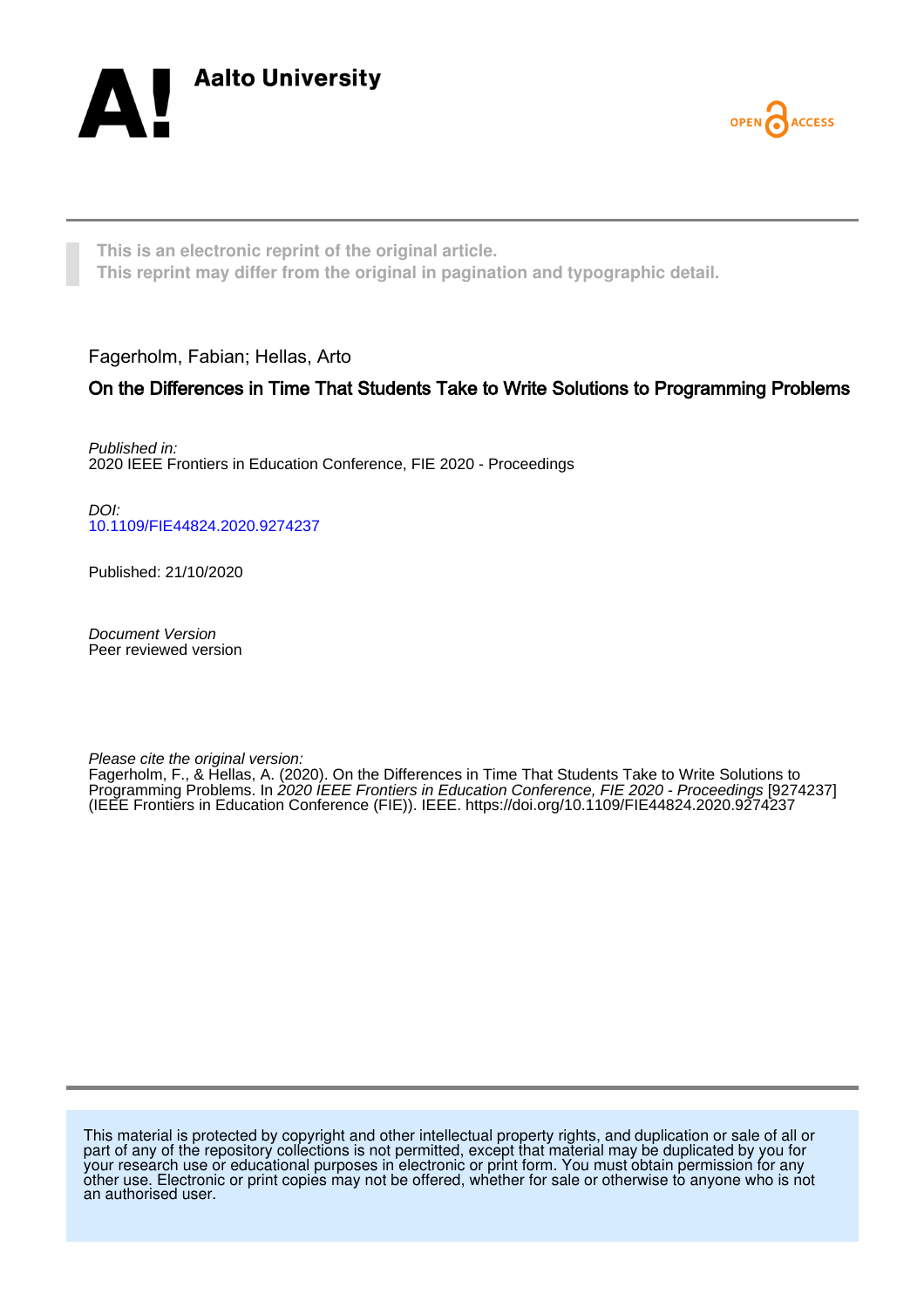# On the Differences in Time That Students Take to Write Solutions to Programming Problems

Fabian Fagerholm *Department of Computer Science Aalto University* Espoo, Finland fabian.fagerholm@aalto.fi

Arto Hellas *Department of Computer Science Aalto University* Espoo, Finland arto.hellas@aalto.fi

*Abstract*—*Full research paper*—In this work, we study productivity differences in an introductory programming course. Focusing on a set of students who completed all programming assignments in the course, we quantify differences in productivity, measured through the time spent on completing the assignments. We focus both on the overall time needed to complete all programming assignments in the course, as well as on time spent on individual programming assignments. In addition, the effect of previous programming experience and difficulty of the programming assignment is considered. Our results show significant productivity differences between students. In addition, while programming experience influences productivity, a proportion of students who have never programmed before are faster in completing the programming assignments than students with considerable amounts of previous programming experience. Our results suggest that the classic credit-based or lecture hour based workload estimates of a course fit poorly to the whole course population in programming, suggesting that programming courses and training should be adjusted based on the participant. *Index Terms*—CS1, programming, productivity, time on task,

novice, expert

#### I. INTRODUCTION

Productivity differences between software engineers have been reported and discussed in various works [1]–[8]. Some quote differences in the orders of magnitude [1], while others suggest smaller differences [9]. The productivity of a software developer may vary based on the task or other factors [2], indicating that productivity is not a stable construct. Each developer has, however, started their career as a novice, often attending an introductory programming course.

In this work, we seek to quantify the productivity differences of students participating in an open introductory programming course. We are interested in determining whether the differences in productivity are similar to those reported in the context of software development, or whether the differences from the literature do not apply to those attending a course intended for novices. Information on the differences in productivity could be used, for example, for course design decisions.

Large productivity differences might stem from various factors, including prior exposure to programming; prior acquisition of beneficial personal work routines, cognitive strategies, or mental models of computing; and from personal characteristics, including aptitude for analytic tasks and personality traits that support working in a precise manner with sometimes tedious tasks [10]. Getting a picture of the productivity of individual students as well as groups of students could support teachers in personalising programming courses and is a step towards understanding student performance.

Productivity in real-life software engineering is impacted by a multitude of factors, and overall performance is ultimately judged in terms of organisational goals, such as financial profitability [11]. Still, individual productivity plays an important role in commercial software development: faster completion of tasks translates into cost savings, schedule benefits, and earlier delivery. If quality is simultaneously maintained or improved, there are further benefits for both the supplier and the customer. Thus understanding productivity is an important component in software engineering education, and means of improving and studying software engineering students' productivity are called for.

The analysis presented in this article focuses on students who completed all programming assignments in an open online programming course (n=173). As the students were working on the programming assignments, process data including keystrokes with timestamps were gathered for analysis purposes. Using this data, we quantify productivity and study it through multiple aspects.

This article is organized as follows. Next, in Section II, we outline related work on differences in programming productivity. In Section III, we discuss the context, data, research questions, and the research approach. Section IV outlines the results of our study, which are further discussed in Section V. Section VI concludes the work, outlining future research directions.

#### II. BACKGROUND

One of the first studies that compared developer productivity was published by Sackman et al. in 1968 [12]. In the study, the authors compared the productivity of developers in programming and debugging tasks. The article has been later cited as pointing out that the productivity differences between developers can be as much as 28:1. The work has also been critiqued, however, as these highest productivity differences come from a setting where the developers had different tools [2], [9]. For example, Prechelt [9] points out that "*The oft-cited ratio of 28:1 for slowest to fastest work time*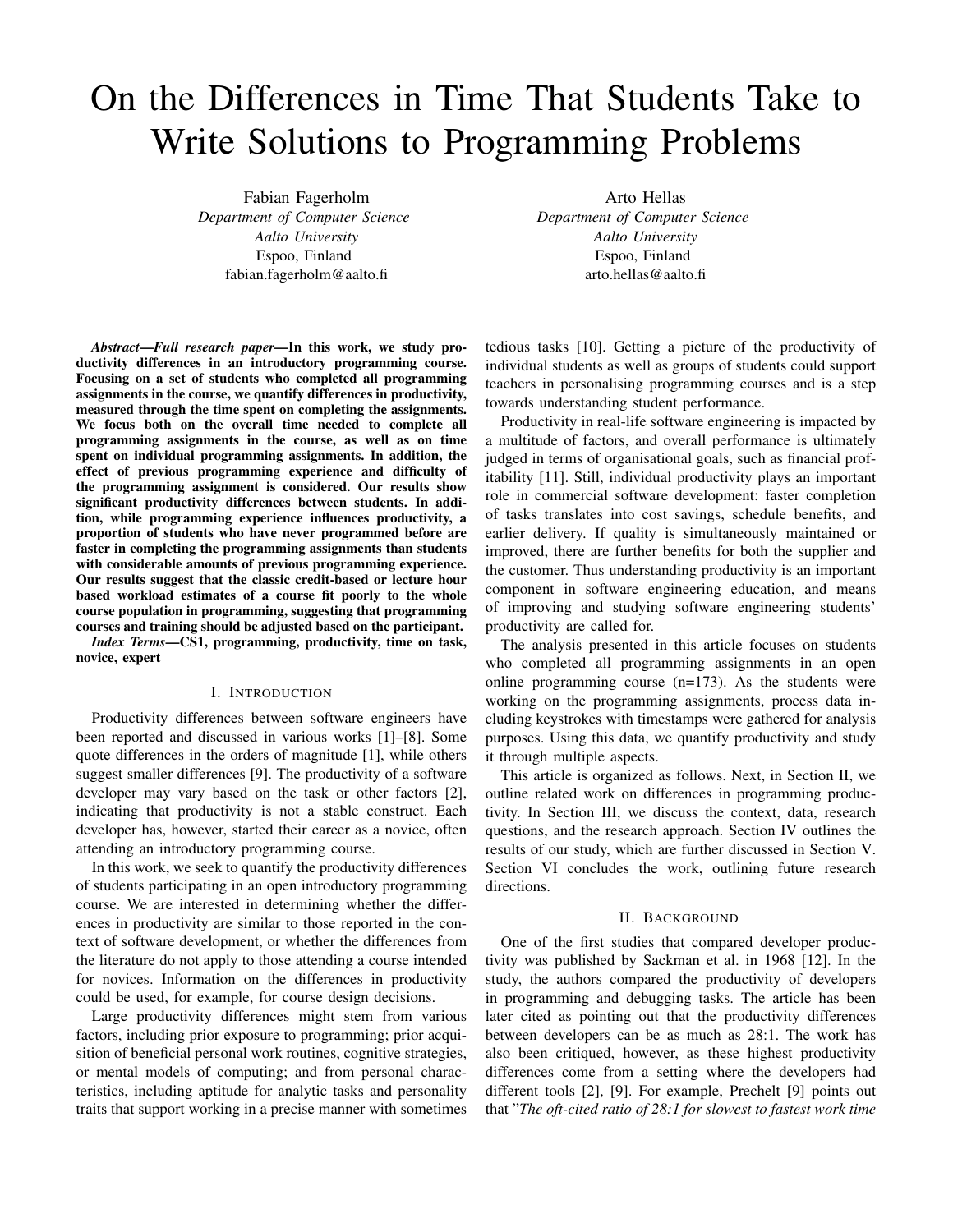*in the experiment is plain wrong. The correct value is 14:1*", continuing with data from their experiments, suggesting that "*we can say that typical work time differences between slower and faster programmers are more on the order of 2:1*". These findings have been echoed by others as well [13].

High throughput in completing programming or debugging tasks is just one criterion of being a good software engineer [14]. The tendency to produce high volumes of unmaintainable code, which might work in a specific situation, can lead to a code base that is difficult to maintain and later cause problems due to accumulating technical debt. A developer, in the end, does many other tasks in addition to programming as a part of their work; for example, in a study by Begel and Simon [15], new software developers spent a considerable amount of time on non-direct programming activities (communication, documentation, tools, project management, specifications, etc) in addition to the programming activities (working on bugs, programming, testing).

Experience in programming reduces development time [16] and influences productivity in programming related tasks. For example, experts are better at debugging source code, possibly because they are better at understanding the programs [17] and recognizing relevant information [18]. There are also differences between the actions of experts and non-experts – for example, non-experts are more likely to introduce new bugs to programs as they seek to fix existing problems [17]. On the other hand, there are studies that suggest that after a while, productivity does not increase. Lawrence, for example, points out that while they found an increase in productivity between developers with 0-1 years and 2-3 years of experience, no productivity increase was found between groups that had 2-3 years of experience and 3 or more years of experience [19].

Terminology in the area can be challenging, and the term productivity has been used various ways [19]. In educational contexts, performance is often viewed through the lens of performance in a course [20], while in software development, time that developers spend in developing or debugging software is often used [9], [12]. While the time is often recorded through observations or self-reports, the way in which time on a particular task is estimated can also be elaborated. For example, Takada et al. [21] studied developers' efficiency by monitoring their keystrokes. The keystrokes were aggregated and studied to identify actions on modifying code, which then led to a metric of developer performance quantifying developers' ability to fix issues in a system [21].

The use of keystroke data in analysing programmers has become more popular in the recent years [22]. For example, Leinonen et al. [23] noted that in the context of an introductory programming course, previous programming experience can be inferred to some extent from keystrokes: those who have programmed before tend to type programming-related character pairs faster than those who have not programmed previously. Timestamp data that is often included in keystroke data can also be used to estimate other factors in performance in introductory programming courses [24].

### III. METHODOLOGY

# *A. Context and Data*

The study was conducted using data from an open online programming course in Java<sup>1</sup>, offered for free for anyone by the University of Helsinki in early 2019. The duration of the course is seven weeks, and the course covers the basics of programming in Java, starting from procedural programming (input/output, variables, conditionals, loops, methods), continuing with the use of elementary data structures in programming (lists, hashmaps), learning to create classes and objects, including objects that contain other objects, as well as lists, and learning basic sorting and searching algorithms.

The course is taken by both degree and non-affiliated students at the University of Helsinki. When starting the course, students fill in a research consent form and a background questionnaire outlining their previous programming experience. Answering the background questionnaire is voluntary and those who answer it are included in a raffle of movie tickets, even if they in the end choose that their data can not be used for research.

The workload of the course is 5 ECTS credits, which corresponds to approximately 125-150 hours of study. The course has an interactive online textbook accompanied with a set of weekly programming assignments (ca 15-40 assignments each week), which are automatically assessed. Students work on the course assignments individually using a modified version of Test My Code [25], a programming environment that provides feedback on the programming process, automatically assesses submissions, and records programming process data. When students work on programming assignments, key-level data of their programming process is collected. For each key press that changes source code in an assignment, an event outlining the change is stored. The event contains a diff entry detailing the change, a timestamp, the name of the assignment, and the identifier of the student.

Finally, whenever a student completes an assignment, they are prompted for a subjective measurement of difficulty of the assignment using a five-step scale from very easy to very difficult. Answering the question is voluntary, and the data is used to create an aggregate outline of the difficulty of the programming assignments in the course.

# *B. Research Questions and Approach*

Our research questions for this study are as follows:

- RQ1 What are the productivity differences between students in a programming course?
- RQ2 How does previous programming experience influence students' productivity?
- RQ3 How does the difficulty of a programming assignment influence students' productivity?
- RQ4 What types of assignments show the highest differences in students' productivity?
- RQ5 Is productivity consistent across the programming assignments?

<sup>1</sup>Version in English at: https://java-programming.mooc.fi/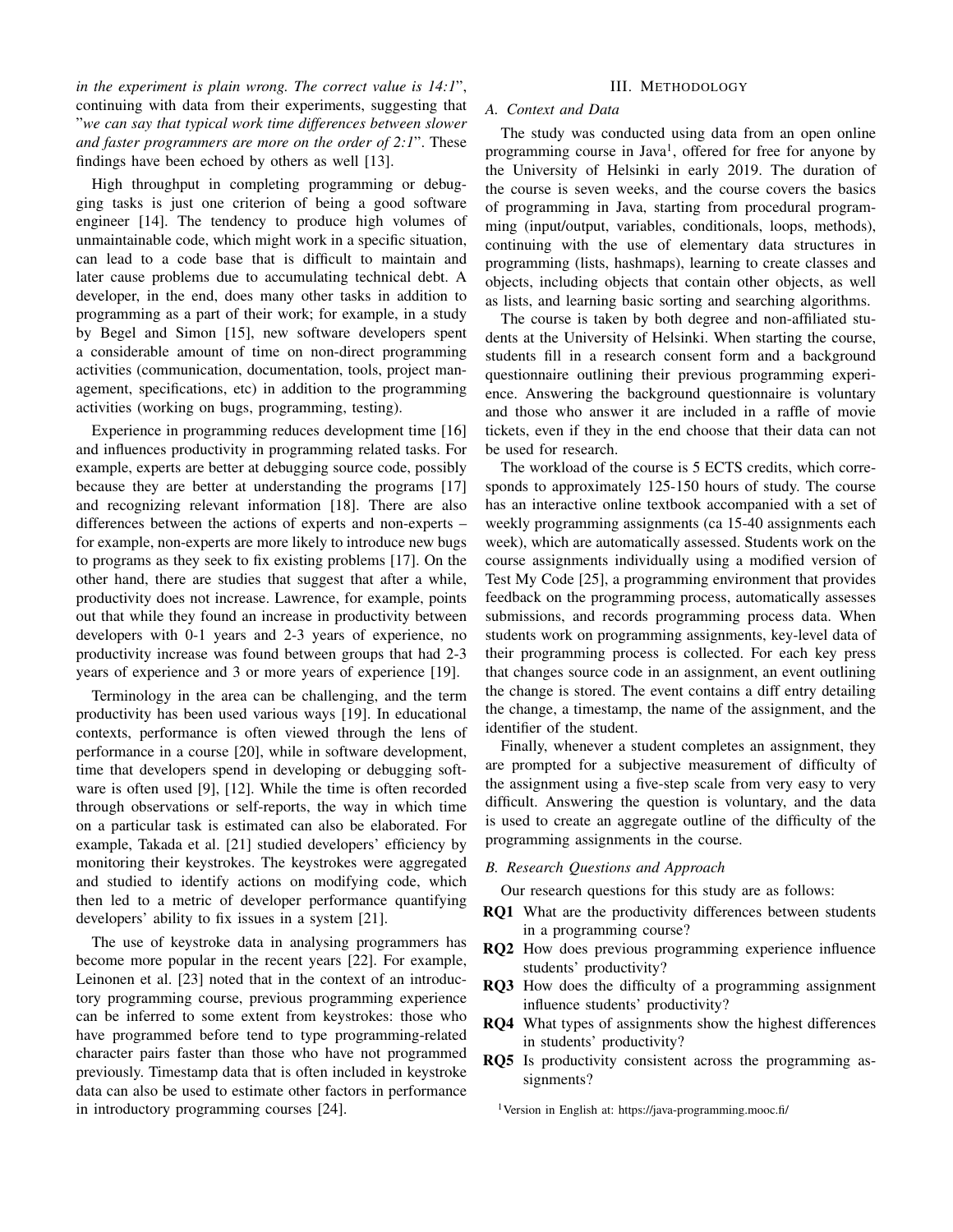TABLE I MINIMUM, MAXIMUM, AVERAGE, STANDARD DEVIATION AND MEDIAN OF COMPLETED PROGRAMMING ASSIGNMENTS (OUT OF 176) AND PREVIOUS PROGRAMMING EXPERIENCE (IN HOURS).

|                                                 | min | max          | avg        | stdev      | median |
|-------------------------------------------------|-----|--------------|------------|------------|--------|
| Completed assignments<br>Programming experience |     | 176<br>80000 | 106<br>599 | 63<br>3762 | 115    |

In this work, we define *productivity in an assignment* as the time that a student spends to complete the programming assignment, *productivity in all programming assignments* as the total time that a student spends in completing all the assignments, and *productivity difference* as the difference in productivity between two given students.

All productivity data is calculated using events stored by the programming environment. Pauses of more than five minutes are omitted in order to, heuristically, avoid including time that the student is disengaged from the programming task. We acknowledge that this likely also excludes time that the student spends studying the materials and the assignment handout, as well as time that the student uses for looking up information from external sources, and other similar activities.

In this analysis, we focus only on those students who completed all the programming assignments in the course. Moreover, to avoid bias from possible excessive collaboration and/or plagiarism, analysis of productivity differences focuses on populations (e.g. least productive student in the top quintile versus the most productive student in the bottom quintile) instead of comparing the most productive and the least productive individuals. Finally, when conducting statistical analyses, outliers have been excluded from the analysis (here, data points outside 3 standard deviations of the mean).

#### IV. RESULTS

### *A. Overview of Data*

In total, 1972 students in the course provided research consent and responded to the questionnaire asking for their previous programming experience. The median completed programming assignments was 115 (out of 176), and the median self-reported previous programming experience in hours was 15. The statistics are summarized in Table I.

Out of the 1972 students, 173 students completed every assignment out of the 176 assignments (approx 9% of the included students). On average, students who completed all assignments spent approximately 32 hours on the programming assignments, when all pauses over 5 minutes are excluded.

## *B. Productivity Differences*

Productivity differences were considered from two aspects: (1) the difference in total time that the students spent on completing all assignments, and (2) the difference in total time that the students spent on completing each individual assignment. Only those students who completed all course assignments were considered.

First, we studied the difference in total time spent on programming assignments. The least productive student in the top 10% spent 15 hours on the programming assignments, while the most productive student in the bottom 10% spent 51 hours on the programming assignments. Here, there is a 3.4-fold difference. Similarly, the least productive student in the top 20% spent 18 hours on the programming assignments in the course, while the most productive student in the bottom 20% spent 44 hours on the programming assignments. The difference is 2.4-fold.

Next, productivity differences in individual assignments were considered. When considering the least productive student of the top 10% and the most productive of the bottom 10%, the average productivity difference over the assignments was 12.3. Here, the smallest productivity difference in the assignments was 3.7, while the largest productivity difference was 136.0 – meaning that in one of the assignments, the slowest of the top 10% students completed the assignment approximately 136 times faster than the fastest of the bottom 10% students.

When considering the least productive student of the top 20% and the most productive of the bottom 20%, the average productivity difference over the assignments was 4.8. The smallest productivity difference in the assignments was 2.3, while the largest productivity difference was 20.4. Productivity differences over the assignments for the top 20% and bottom 20% are visualized in Figure 1.



Fig. 1. Productivity differences across the course assignments for the fastest of the bottom 20% of the students and the slowest of the top 20% of the students. The x-axis indicates the assignment number, while the y-axis shows the productivity difference. The spikes in the chart predominantly highlight short assignments that allow large differences in productivity.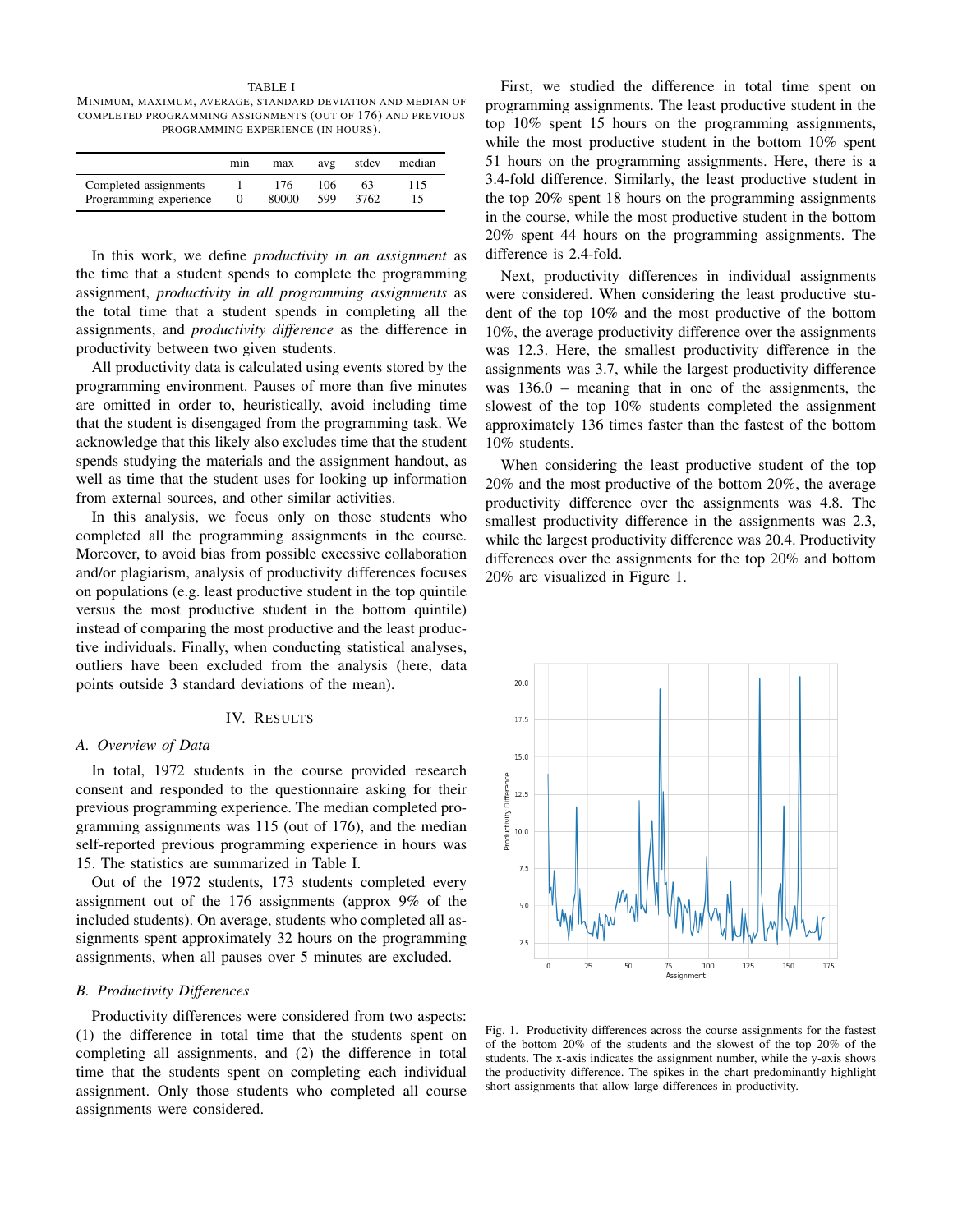### *C. Productivity and Previous Experience*

First, we studied the correlation between the previous programming experience in hours and the time that it takes to complete all the programming assignments. Using Pearson's  $r$ , a statistically significant but weak negative correlation was identified ( $r = -0.23$ ,  $p = 0.003$ ), implying that students with more programming experience are, on average, marginally faster in completing the programming assignments.

Then, we created two groups of students based on their previous programming experience, including only those who completed all programming assignments with no previous programming experience (n=17) and with over 1000 hours of previous programming experience (n=46). On average, the students who had no previous programming experience completed the assignments in 38 hours (stdev=15.4), while the students who had programmed previously completed the programming assignments in 27 hours (stdev=13.7).

Shapiro-Wilk test was used to test for normality of productivity in all assignments. The data was not normally distributed  $(W = 0.87, p \approx 0)$ . Then, Kruskal-Wallis test was used to test whether the groups differ from each others. There is a statistically significant difference in the productivity in all assignments between the groups (stat = 8.1,  $p = 0.004$ ) in favor of the students with previous programming experience.

Subsequently, we studied the difference in productivity between the groups. When considering the least productive student of the top 20% and the most productive of the bottom 20% with no previous experience, the average productivity difference was 1.6-fold. Similarly, when considering the least productive student of the top 20% and the most productive of the bottom 20% with previous experience, the average productivity difference was 2.5-fold.

When considering the slowest 20% of the students with previous programming experience and the fastest 20% of the students with no previous programming experience, the productivity difference is 1.3-fold in favor of the student with no experience. Similarly, when considering the slowest 10% of the students with previous programming experience and the fastest 10% of the students with no previous programming experience, the productivity difference is 2.3-fold in favor of the student with no experience.

The difference in the productivity of the populations is shown in the density plot in Figure 2. The line in the density plot is smoothed for visualization purposes. Students with previous programming experience are, on average, more productive when completing the programming assignments. At the same time, there is an overlap in the populations, indicating that some of the students with no previous programming experience complete assignments faster than some of the students with previous programming experience.

#### *D. Productivity and Programming Assignment Difficulty*

First, we studied whether the time spent on an assignment is related to the difficulty of the assignment. Using studentprovided aggregate feedback on programming assignment difficulty and averaged time needed to complete an assignment,



Fig. 2. Density plot showing the number of hours that students spent on completing all the programming assignments in the course. The plot shows two groups of students: students with no previous programming experience (blue), and students with 1000 hours of previous programming experience or more (orange).

we calculated Pearson's  $r$  to study the correlation between the variables. A strong statistically significant correlation was observed between the averaged programming assignment difficulty and the averaged time needed to complete the assignment  $(r = 0.82, p \approx 0)$ . The correlation is visualized in Figure 3 using first order linear regression.

Next, we studied whether the productivity differences in assignments are related to the difficulty in assignments. Using student-provided aggregate feedback on programming assignment difficulty and the averaged productivity differences for individual assignments discussed in Section IV-B, we calculated Pearson's  $r$  to study the correlation. A statistically significant but weak correlation was identified ( $r = -0.20, p =$ 0.009), suggesting that the difficulty of an assignment may have a negligible effect on the productivity difference in the assignment. The data is visualized in Figure 4 using first order linear regression.

### *E. Programming Assignments and Productivity Differences*

We then studied the ten assignments with the largest productivity differences and the ten assignments with the smallest productivity differences. The average productivity difference for the ten assignments with the largest productivity difference was 14.2, while the average productivity difference for the ten assignments with the smallest productivity difference was 2.6.

In general, the assignments with the highest productivity differences were such where the students were (1) learning specifics of data structures for the first time (e.g. learning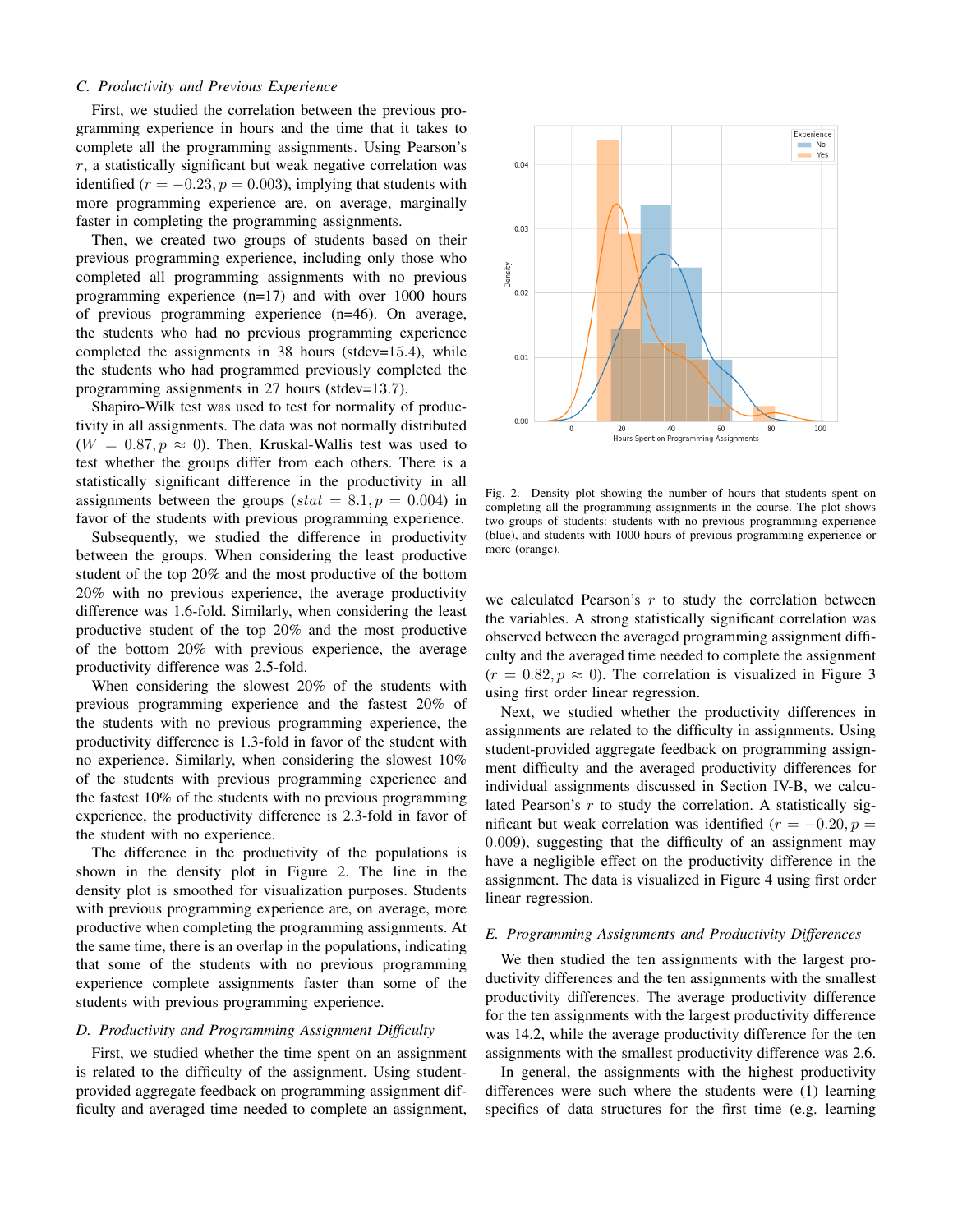

Fig. 3. Average difficulty of an assignment plotted against the average time to solve the assignment. The difficulty of an assignment is represented using a scale from 1 to 5, where smaller values indicate easier assignments, while the average time to solve an assignment is depicted in minutes.

about indexing and retrieving a value from the end of a list); (2) combining mathematics and programming concepts (e.g. creating a good hash function for dates); (3) creating programs that showed particular programming-related effects (e.g. writing a program that throws the NullPointerException with a particular input, writing a program that throws the IndexOutOfBoundsException with a particular input); and (4) writing small programs with degrees of freedom (i.e. students had more room to choose what they wanted to implement).

The assignments with the lowest productivity differences were (1) very well specified; (2) asking the student to implement a program that is very similar to an example given in the course material; (3) asking the student to implement a *variant* of a program that the student had previously implemented; (4) larger in size but still well-specified.

#### *F. Consistency of Productivity over Programming Assignments*

Finally, we studied whether students' productivity is consistent across the assignments. This was conducted through calculating students' rank in each programming assignment, and then studying the average ranks and their standard deviation. First, we calculated Pearson's  $r$  to study the correlation between the variables. A moderate statistically significant correlation was observed between the averaged rank of a student and the standard deviation of the rank ( $r = 0.50, p \approx 0$ ). The data is visualized in Figure 5 using first order linear regression.

This suggests that, on average, the higher the students' rank is, the more the rank is scattered over the assignments. In other



Fig. 4. Average difficulty of an assignment plotted against the productivity difference of an assignment. The difficulty of an assignment is represented using a scale from 1 to 5, where smaller values indicate easier assignments. Productivity difference is calculated as the ratio of the productivity of the slowest student in the fastest 20% of students and the fastest student in the slowest 20% of students.

words, the data does not support that all students would be consistently ranked.

#### V. DISCUSSION

# *A. Productivity Differences*

Our analysis focused on a small subset of students who had completed all the programming assignments in the course (9% of the available population). When considering the overall time taken to complete the course assignments, there were over 3 fold differences between the slowest student from the top 10% and the fastest student in the bottom 10%. It is likely that if the analysis would have focused on the top 5% and bottom 5%, the differences would have been larger.

When looking at the productivity differences within programming assignments, the largest productivity difference within a single assignment (when looking at the slowest student from the top 10% and the fastest student from the bottom 10%) was over 136-fold. Here, however, the difference was observed in a very small assignment on indexes and lists, where the fastest students could complete it within a handful of seconds. While such differences may be seen in e.g. debugging velocity of experts and novices, where finding a simple bug may take significant amounts of time for a novice [26], we acknowledge that such assignments should not be used for quantifying overall productivity differences. Instead, they could, assuming that the assignments are small, have potential to be used as a rapid test of comprehension of the current topic, for example.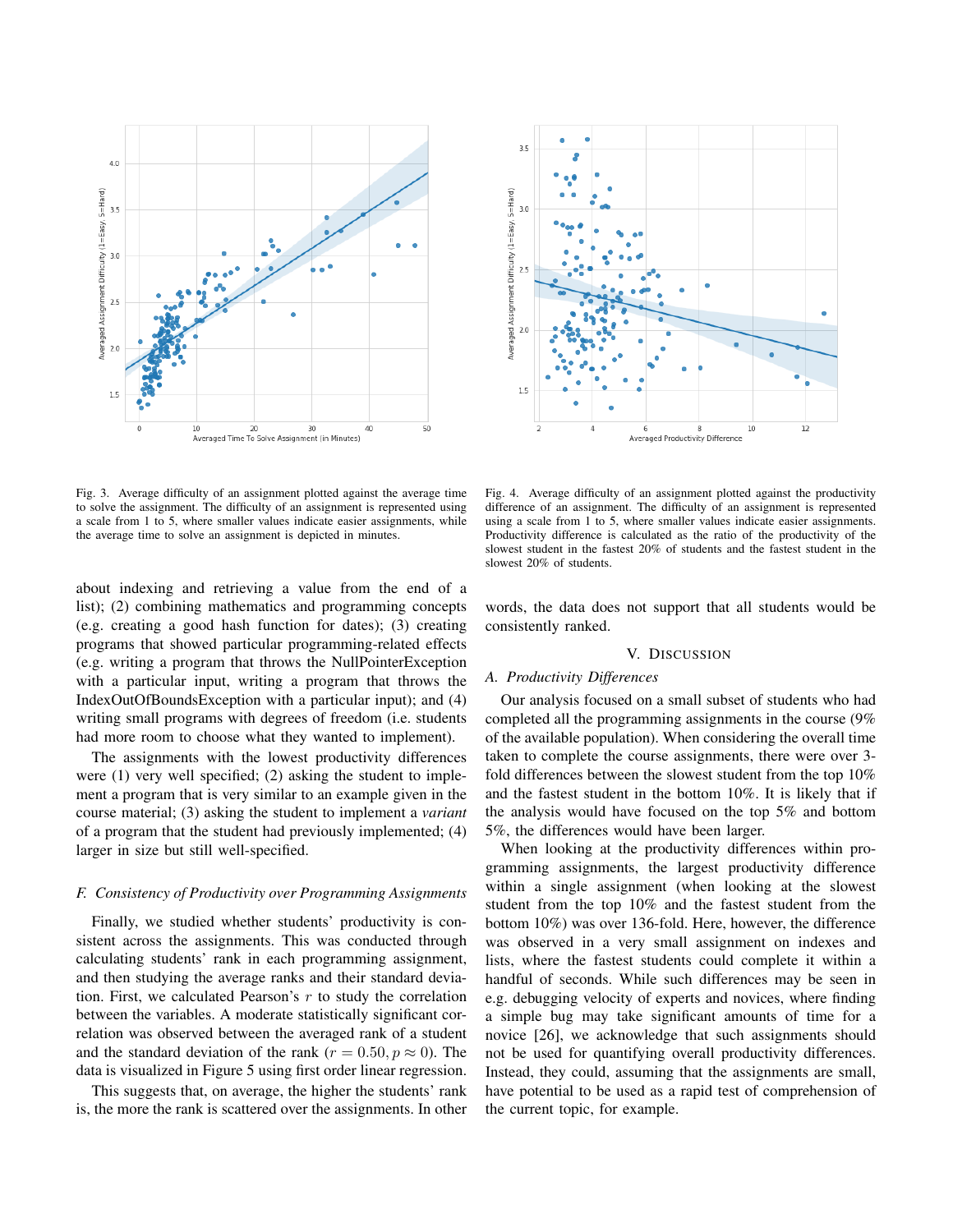

Fig. 5. Average rank of a student plotted against the standard deviation of the rank of the student, calculated based on productivity in each assignment.

While it is possible that some of the productivity differences could be due to unwanted behavior, i.e. excessive collaboration, we sought to remove the influence of such behavior from the analysis by focusing on subsets of students. Consequently, in addition to not studying the absolute fastest students, we also chose not to study the absolute slowest students; this was conducted to avoid including off-task behavior into the analysis.

While we focused only on the students who completed all programming assignments, it is possible that a student who did not complete all of the assignments actually spent more time on the course, as the programming assignments in the course often build on top of the previous assignments. On the other hand, it is possible that some students may have skipped assignments due to some of them being repetitive, and there may have been students who would be faster in completing the assignments. In the current analysis, we sought to quantify productivity differences, and chose to not quantify how practice within the course, i.e. completed or skipped programming assignments, influences productivity – this is left for future work.

#### *B. Novices and Non-Novices*

In the course, a majority of the participants had 15 hours or less previous programming experience. When considering the overall effect of previous programming experience on productivity, we observed a statistically significant but weak correlation between the variables. It is possible that due to the skew of the data, the effect could in fact be larger than what the observed correlation ( $r^2 = 0.05$ ) suggests.

To determine actual productivity differences between novices and non-novices, we further divided the students into two populations. One population had reported that they have no previous programming experience (n=17), while the other population had reported that they had programmed at least for one thousand hours (n=46). Here, there was a significant difference in terms of productivity between the populations, where the students with previous programming experience completed the assignments noticeably faster.

At the same time, there was an overlap in the populations in terms of productivity. Some of the students who had stated that they have no previous programming experience completed all the course assignments faster than some of the students with previous programming experience. This was contrary to our intuition that any student who has programmed for at least one thousand hours should complete programming assignments in an introductory programming course faster than those who have not programmed before. At this point, we do not know what student-specific factors contributed to this result.

We must note that the student population who had plenty of programming experience was over-represented: students with no previous programming experience were less likely to complete all the programming assignments. Regardless, this result suggests that some novices either start the course at a level where they can complete programming assignments faster than others, or that the differences grow over time. Consequently, this also suggests that when entering industry and taking on their first programming jobs, some of the novices may perform faster – after a while – than some of the developers who have already been working at the industry for a short duration.

# *C. Quality and Productivity*

Our analysis only focused on assignments that the students had completed, and we did not discern differences e.g. in terms of quality including readability and maintainability. While the course materials encourage writing programs that can be understood by others, it is possible that some of the students sacrificed quality and readability of their programs in favor of completing the programs faster. That is, we do not claim that high productivity in our study would imply high quality.

Similarly, when considering learning, it is possible that students who spent more time on the programming assignments have learned more during the process than those who spent less time on the assignments. Being faster at completing programming assignments does not automatically imply understanding the content better – on the contrary, it may even be that students who fly through the assignments do not consider the reasons why something is implemented the way it is instructed. Similarly, a mistake that takes time to fix may yield a better learning outcome than not doing the mistake at all.

#### *D. Productivity and Programming Courses*

Even though our analysis did not consider the time that students spend on reading course materials or the time that students spend on non-programming activities such as respond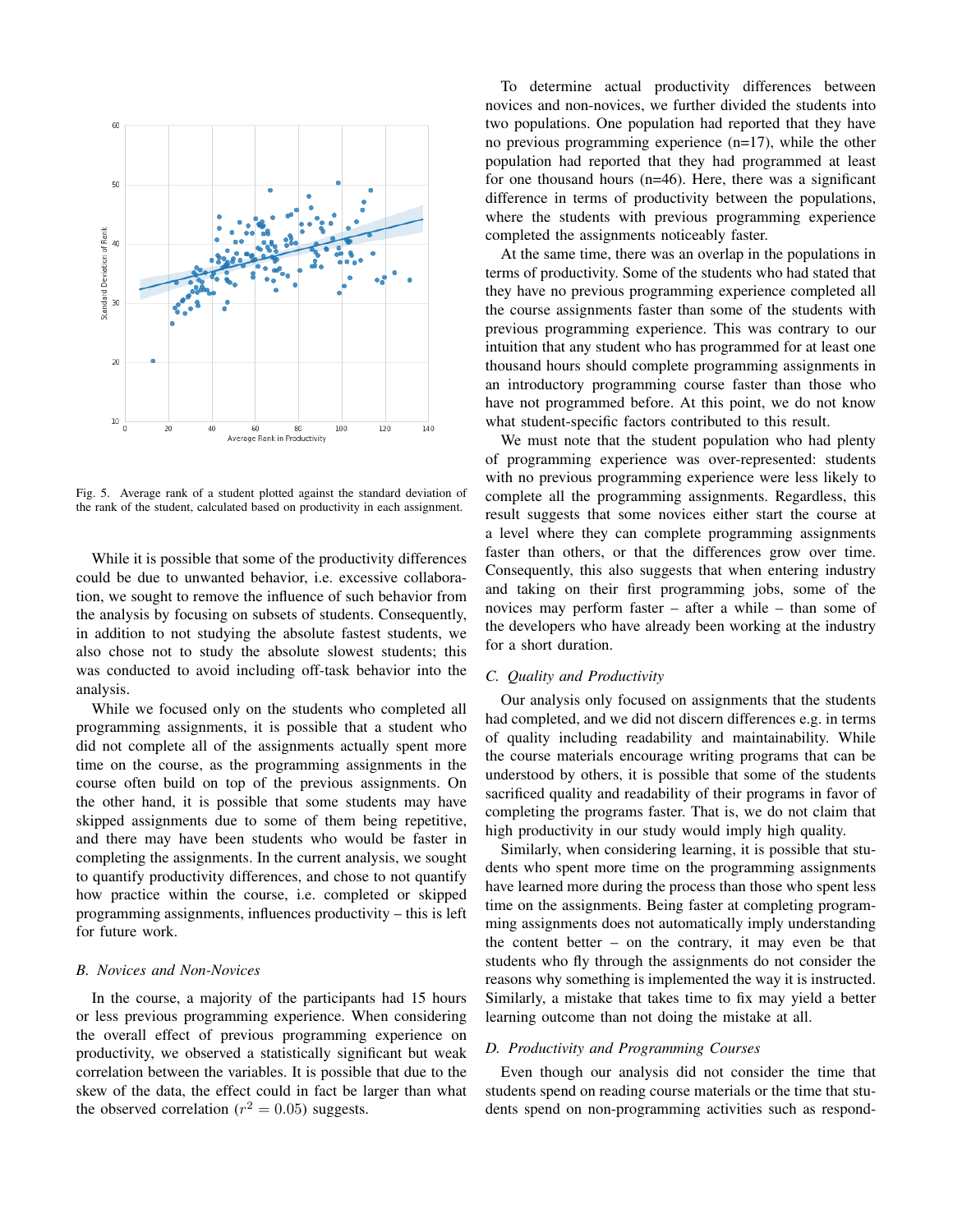ing to questionnaires and essays, the observed productivity differences indicate that some may complete the course faster than others. When considering students who reported that they have no previous programming background, there was a 1.6 fold productivity difference between the top 20% and the bottom 20%. As the analysis focused only on students who had completed all the assignments, it is possible that the actual productivity differences are larger.

If a programming course is supposed to take a specified amount of time from a student, such as the estimated 5 ECTS workload, which translates to 125-150 hours of work, the contents of the course should be adjusted based on students' performance. This is, however, not practically feasible, as the course is a pre-requisite for subsequent courses. One way to account for our results in the design of a programming course would be to make sure that the programming course would have a clear minimum set of skills that the target population could reach in the specified time-frame, while additional activities and learning opportunities could be provided to more advanced students.

# *E. Productivity and Programming Assignments*

When considering individual programming assignments, we observed over 100-fold productivity differences between the top 10% and bottom 10% students. Such large differences in productivity can be, however, explained by the programming assignments and students' previous programming experience; tasks that are trivial to those with previous programming experience can take a long while from novices, especially if they get stuck to e.g. a syntactical construct.

While the 100-fold productivity difference was an extreme example, the differences in productivity within assignments were larger than the differences in productivity over the course. This was supported also through our analysis of students' consistency in the programming assignments, where we observed that students' productivity rank (i.e. the rank in productivity within an assignment) varies considerably; this may suggest that different students struggle with different concepts.

Moreover, when looking into the difficulty of the programming assignments, we observed that difficulty and the time it takes to complete the task are interlinked. At the same time, the average difficulty of an assignment seems to have little connection with the productivity differences between students, which further suggests that not all students struggle with all assignments.

#### *F. Limitations of Work*

Our study comes with a range of limitations which we discuss next. First, as the analysis focused on a small part of students in the course, we cannot claim that the results would be similar for the whole course population, or in other courses. Second, it is possible that some of the students did not complete all assignments themselves, but they may have received help from others; that is, it is possible, that the productivity reported here does not reflect the actual productivity of the participants. Third, in the analysis, we used a five-minute

window as an indicator of possible off-task behavior; here, hypothetical students who continued their work after a pause of four minutes and 59 seconds were significantly penalized in terms of productivity when compared to those, who continued their work after a pause of five minutes and one second. Overall, the issue of measuring time from logs has been discussed e.g. in [27]. We sought to address the second and the third issue, which are both related to the way in which time is estimated, by considering only subpopulations of students, i.e. the slowest student in the top quintile and the fastest student in the bottom quintile. Fourth, when studying programming background, we focused on the number of hours as a metric of previous experience – we acknowledge that the metric is not ideal [28]. It is, however, likely that previous experience with a non-related programming language could be less beneficial than previous experience with the language the course used. Moreover, it is possible that different students understood the term previous programming experience differently; some may have included e.g. high school courses using spreadsheets or writing HTML, while others may not. Finally, due to analyzing only subpopulations of students, we did not discern extreme differences in productivity – it is highly likely that there are even larger differences in productivity, e.g. when studying the top 1% and the bottom 1%.

#### VI. CONCLUSIONS

In this work, we studied productivity differences, measured as time spent, between students in a programming course using data collected from students' programming process. Our analysis revealed noticeable productivity differences between students – our answer to the first research question *"What are the productivity differences between students in a programming course?"*, is: The productivity differences between the top quintile and bottom quintile over the course is at least two-fold, while the productivity differences within individual assignments can be larger.

In the course, students were surveyed about their previous programming experience in terms of hours programmed. We studied the connection between the self-reported previous programming experience and students' productivity. Our answer to the second research question *"How does previous programming experience influence students' productivity?"* is: There was a weak negative correlation between hours programmed and productivity, implying that those with previous programming experience were more productive. Moreover, when considering students with no previous programming experience and students who had previously programmed at least 1000 hours, the differences in productivity were significant. At the same time, some of the students who had not previously programmed were more productive than some of the students who had programmed at least 1000 hours.

After completing an assignment, students could answer a question on the difficulty of the assignment. To determine whether the difficulty of an assignment influences productivity, we studied the connection between the average difficulty of an assignment and average productivity in the assignment, as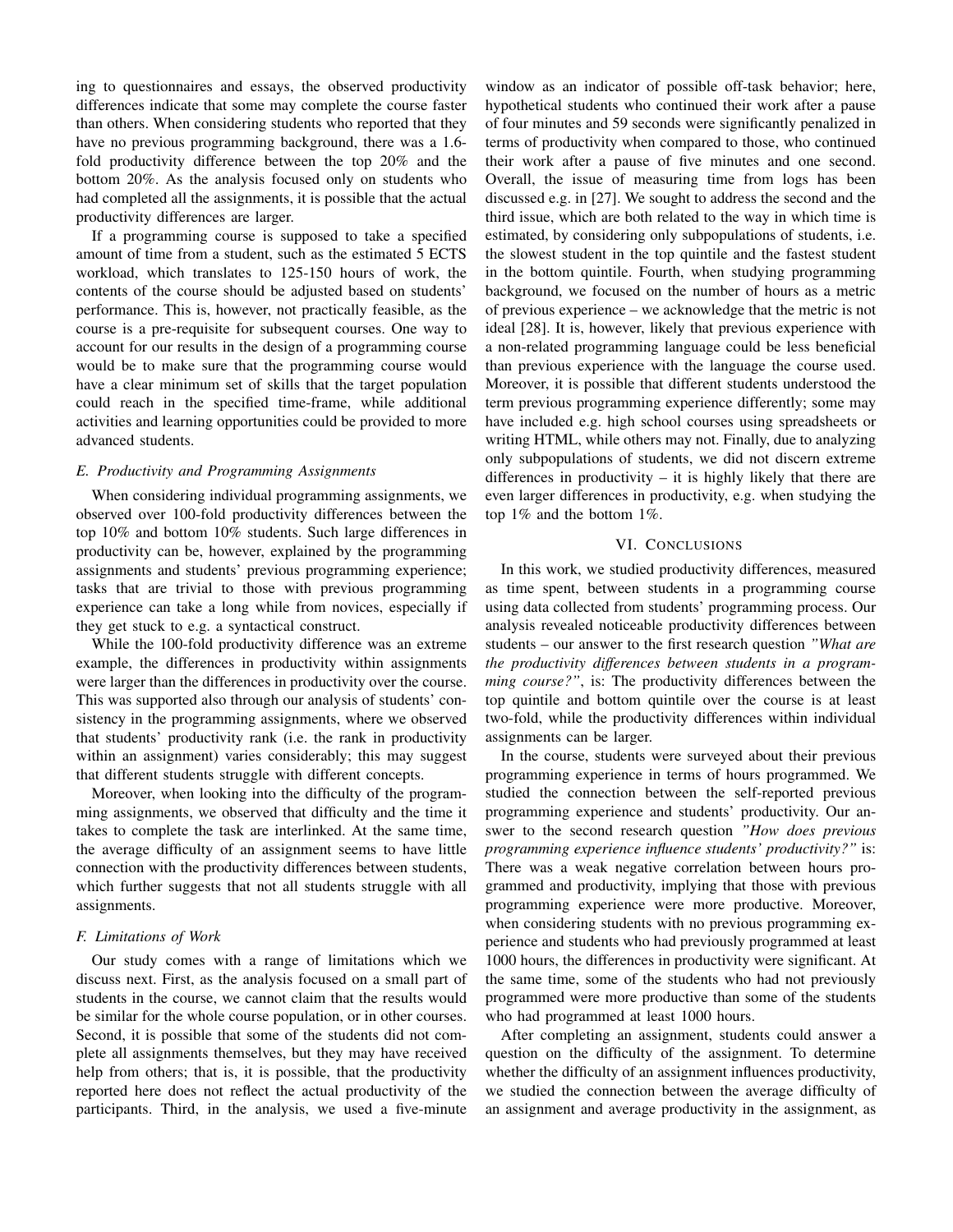well as differences in productivity. Our answer to the third research question *"How does the difficulty of a programming assignment influence students' productivity?"* is: There is a strong correlation between the difficulty of the assignment and the time it takes to solve the assignment. At the same time, there is a weak negative correlation between the average assignment difficulty and the average productivity difference, suggesting that the difficulty of an assignment has only little explanatory power over the productivity differences in an assignment.

We also studied the assignments with the smallest and largest productivity differences. Our answer to the fourth research question *"What types of assignments show the highest differences in students' productivity?"* is: The largest productivity differences can be explained by (small) assignment size and skill differences, while the smallest productivity differences were observed in well specified assignments similar to assignments that students had already worked on.

Finally, we studied the consistency of productivity within the programming assignments by analyzing whether students' are ranked the same across the programming assignments (in terms of productivity). Our answer to the fifth research question *"Is productivity consistent across the programming assignments?"* is: No. While the most productive students tend to remain among the most productive students, there are considerable productivity differences within the student population across the course assignments.

Performance differences between students are important to consider in curriculum development. In previous literature, previous programming experience and consequently performance has been connected to, e.g., career motivations [29] and course retention [30]. Courses with wide differences in performance and knowledge may, on the other hand, demotivate weaker students if they compare themselves against more experienced peers. Our results support the notion of providing an accelerated track for more experienced students in introductory programming courses [31]. This would leave more teaching resources for novices and could ease integration into the learning community.

As a part of our future work, instead of solely focusing on students who completed all the assignments, we are looking into the larger student population in order to determine to what extent the productivity differences observed in our study generalize to the overall population, as well as to determine to what extent skipping individual assignments influences productivity in the course. We are also looking into factors that could explain some of the productivity, including the structure and quality of students' programs, with the goal of identifying practices that could lead to higher productivity.

#### **REFERENCES**

- [1] H. Sackman, "Man-computer communication: Experimental investigation of user effectiveness," in *Proceedings of the Sixth SIGCPR Conference on Computer Personnel Research*, ser. SIGCPR '68. New York, NY, USA: ACM, 1968, pp. 93–105. [Online]. Available: http://doi.acm.org/10.1145/1142648.1142658
- [2] B. Curtis, "Substantiating programmer variability," *Proceedings of the IEEE*, vol. 69, no. 7, pp. 846–846, July 1981.
- [3] H. Mills, *Software Productivity*. New York, NY, USA: Dorset House, 1983.
- [4] T. DeMarco and T. Lister, *Peopleware: Productive Projects and Teams*. New York, NY, USA: Dorset House, 1999.
- [5] D. N. Card, "A software technology evaluation program," *Information and Software Technology*, vol. 29, no. 6, pp. 291–300, 1987.
- [6] B. W. Boehm and P. N. Papaccio, "Understanding and controlling software costs," *IEEE Transactions on Software Engineering*, vol. 14, no. 10, pp. 1462–1477, Oct 1988.
- [7] J. D. Valett and F. E. McGarry, "A summary of software measurement experiences in the software engineering laboratory," *Journal of Systems and Software*, vol. 9, no. 2, pp. 137–148, 1989.
- [8] B. W. Boehm, C. Abts, A. W. Brown, S. Chulani, B. K. Clark, E. Horowitz, R. Madachy, D. J. Reifer, and B. Steece, "Software cost estimation with cocomo ii," 2000.
- [9] L. Prechelt, "The 28: 1 grant-sackman legend is misleading, or: How large is interpersonal variation really," Tech. Rep., 1999.
- [10] B. Curtis, "Fifteen years of psychology in software engineering: Individual differences and cognitive science," in *Proceedings of the 7th International Conference on Software Engineering*, ser. ICSE '84. Piscataway, NJ, USA: IEEE Press, 1984, pp. 97–106. [Online]. Available: http://dl.acm.org/citation.cfm?id=800054.801956
- [11] C. Sadowski and T. Zimmerman, Eds., *Rethinking Productivity in Software Engineering*. Apress, 2019.
- [12] H. Sackman, W. J. Erikson, and E. E. Grant, "Exploratory experimental studies comparing online and offline programming performance," *Commun. ACM*, vol. 11, no. 1, pp. 3–11, Jan. 1968. [Online]. Available: http://doi.acm.org/10.1145/362851.362858
- [13] W. R. Nichols, "The end to the myth of individual programmer productivity," *IEEE Software*, vol. 36, no. 5, pp. 71–75, Sep. 2019.
- [14] P. L. Li, A. J. Ko, and J. Zhu, "What makes a great software engineer?" in *Proceedings of the 37th International Conference on Software Engineering - Volume 1*, ser. ICSE '15. Piscataway, NJ, USA: IEEE Press, 2015, pp. 700–710. [Online]. Available: http://dl.acm.org/citation.cfm?id=2818754.2818839
- [15] A. Begel and B. Simon, "Novice software developers, all over again," in *Proceedings of the fourth international workshop on computing education research*. ACM, 2008, pp. 3–14.
- [16] E. Chrysler, "Some basic determinants of computer programming productivity," *Commun. ACM*, vol. 21, no. 6, pp. 472–483, Jun. 1978. [Online]. Available: http://doi.acm.org/10.1145/359511.359523
- [17] L. Gugerty and G. Olson, "Debugging by skilled and novice programmers," in *Proceedings of the SIGCHI Conference on Human Factors in Computing Systems*, ser. CHI '86. New York, NY, USA: ACM, 1986, pp. 171–174. [Online]. Available: http://doi.acm.org/10.1145/22627.22367
- [18] M. P. Robillard, W. Coelho, and G. C. Murphy, "How effective developers investigate source code: An exploratory study," *IEEE Trans. Softw. Eng.*, vol. 30, no. 12, pp. 889–903, Dec. 2004. [Online]. Available: https://doi.org/10.1109/TSE.2004.101
- [19] M. J. Lawrence, "Programming methodology, organizational environment, and programming productivity," *J. Syst. Softw.*, vol. 2, no. 3, pp. 257–269, Sep. 1981. [Online]. Available: http://dx.doi.org/10.1016/0164-1212(81)90023-6
- [20] Z. Karimi, A. Baraani-Dastjerdi, N. Ghasem-Aghaee, and S. Wagner, "Links between the personalities, styles and performance in computer programming," *J. Syst. Softw.*, vol. 111, no. C, pp. 228–241, Jan. 2016. [Online]. Available: http://dx.doi.org/10.1016/j.jss.2015.09.011
- [21] Y. Takada, K. Matsumoto, and K. Torii, "A programmer performance measure based on programmer state transitions in testing and debugging process," in *Proceedings of the 16th International Conference on Software Engineering*, ser. ICSE '94. Los Alamitos, CA, USA: IEEE Computer Society Press, 1994, pp. 123–132. [Online]. Available: http://dl.acm.org/citation.cfm?id=257734.257752
- [22] P. Ihantola, A. Vihavainen, A. Ahadi, M. Butler, J. Börstler, S. H. Edwards, E. Isohanni, A. Korhonen, A. Petersen, K. Rivers *et al.*, "Educational data mining and learning analytics in programming: Literature review and case studies," in *Proceedings of the 2015 ITiCSE on Working Group Reports*. ACM, 2015, pp. 41–63.
- [23] J. Leinonen, K. Longi, A. Klami, and A. Vihavainen, "Automatic inference of programming performance and experience from typing patterns," in *Proceedings of the 47th ACM Technical Symposium on Computing Science Education*, ser. SIGCSE '16. New York, NY, USA: ACM, 2016, pp. 132–137. [Online]. Available: http://doi.acm.org/10.1145/2839509.2844612